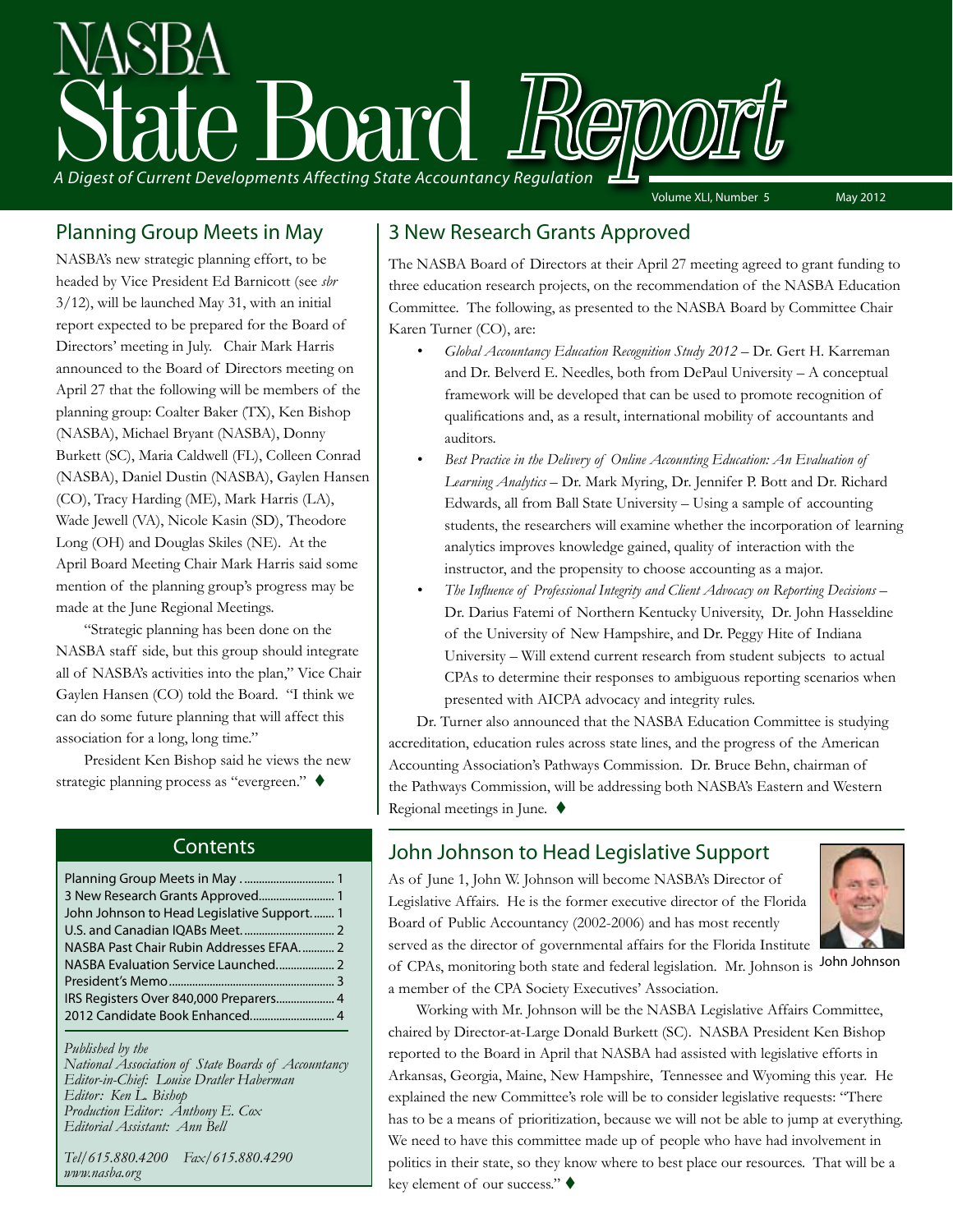### U.S. and Canadian IQABs Meet

It has been approximately 10 years since the NASBA/AICPA International Qualifications Appraisal Board and the Canadian Institute of Chartered Accountants' (CICA) International Qualifications Appraisal Board have come together for a meeting, but the proposed merging of Canada's professional accounting designations may have bearing on the longstanding mutual recognition agreement (MRA) created by the two bodies, that is coming up for renewal next year. Also in attendance at the April 30 meeting in Washington, DC, were representatives of the Instituto Mexicano de Contadores Publicos, which in 2008 became a cosigner of the MRA, making it a three-party agreement.

Douglas Baker, chair of Canadian IQAB, told the joint meeting: "This tri-partite agreement is the most important MRA to us." He explained that the current discussion of merging the CA, CMA and CGA designations is meant to unify the accounting profession in Canada with a single set of standards. Each of Canada's ten provinces and two territories has a CGA, CMA and CA body, plus national organizations, which translates into 39 bodies plus the Bermuda Institute that need to be brought together to determine how this merger will take place, Mr. Baker noted. He assured the U.S. IQAB that the CICA takes pride in the rigor of its examination process and nothing will change the

quality of its program.

The government in Quebec has been the real driver of the merger, Richard Rees, IQAB member from the Institute of Chartered Accountants of British Columbia, told the meeting. Legislation has been introduced and will be enacted in Quebec by mid-May, he said. The CICA has produced a unification framework to serve as a blueprint of how the merger should proceed from province to province. Those who come through the merged program will have the title Chartered Professional Accountant (CPA), and those who are current designation holders will then use a comma after CPA to indicate the designation under which they qualify – CPA, CA or CPA, CGA or CPA, CMA.

NASBA/AICPA IQAB Chair William Treacy asked if all the current holders of the CA, CGA and CMA will be "grandfathered" into the new designation? Mr. Rees said the idea is to move everyone into one set of qualifications, but the timetable has not been agreed upon by all the provinces.

Tashia Batstone, chairman of the CICA's Professional Learning Committee, reported a competency map for the CPA certification model, covering both technical and enabling competencies, is to be released in fall 2012. The certification

(Continued on Page 4)

### NASBA Past Chair Rubin Addresses EFAA



The ethical framework for professional accountants – including standard-setting, implementation and practical challenges for small and mediumsize entities, will be addressed by NASBA Past Chair Diane Rubin (CA) on May 9 at the EFAA (European Federation of Accountants and

Auditors) conference in Rome. As NASBA's representative she has been asked to approach the topic in terms of the regulatory framework in the U.S. Joining Ms. Rubin on the panel will be: Stefano Marchese, IESBA Member; Anna Karmanska, SKwP Poland; and Giancarlo Attolini, IFAC SMPC.

As the NASBA representative to the International Accounting Education Standards Board Consultative Advisory Group, Pacific Regional Director Raymond Johnson (OR) reported in April to the NASBA Board on the IAESB's current project to review all eight of the International Education Standards (IES). Among those he thought would be of interest to the State Boards is IES2: Content of Professional Accounting Education Program which may be ready for exposure in the fall. It outlines the areas of professional knowledge that should be included in programs of professional accounting education and addresses the appropriate depth of required knowledge or competence of these core areas.

Dr. Johnson also noted that IES 5: Practical Experience Requirement provides for using either an outcome based approach, an input based approach or a combined approach to assessing professional experience. He expects the final draft of this standard will be reviewed by the Consultative Advisory Group in September 2012 and that it has sufficient allowance for the various approaches to practical experience that are used by the 55 U.S. Boards of Accountancy.

Also representing NASBA in international accounting forums is Vice Chair Gaylen Hansen (CO), who serves on IFAC's Consultative Advisory Groups to the International Auditing and Assurance Standards Board and the International Ethics Standards Board for Accountants.  $\blacklozenge$ 

### NASBA Evaluation Service Launched

Responding to a request received from many State Boards, NASBA has started its International Transcript Evaluation Service. NASBA Executive Vice President Colleen Conrad announced at the Board of Directors' meeting that James Suh, NASBA Director of Continuous Improvement & Analysis, will be director of the operation with Brentni Henderson-King having been added to the NASBA staff to manage the process.

According to Mr. Suh: "State Boards seem to want an evaluator that had a nexus to the accounting profession. NASBA is in the best position for this function – marrying our expertise of the CPA application process with the expertise of international evaluations."

 The Washington Board of Accountancy is going to use the service and other State Boards have been talking with Ms. Conrad and Mr. Suh about becoming clients as well.  $\blacklozenge$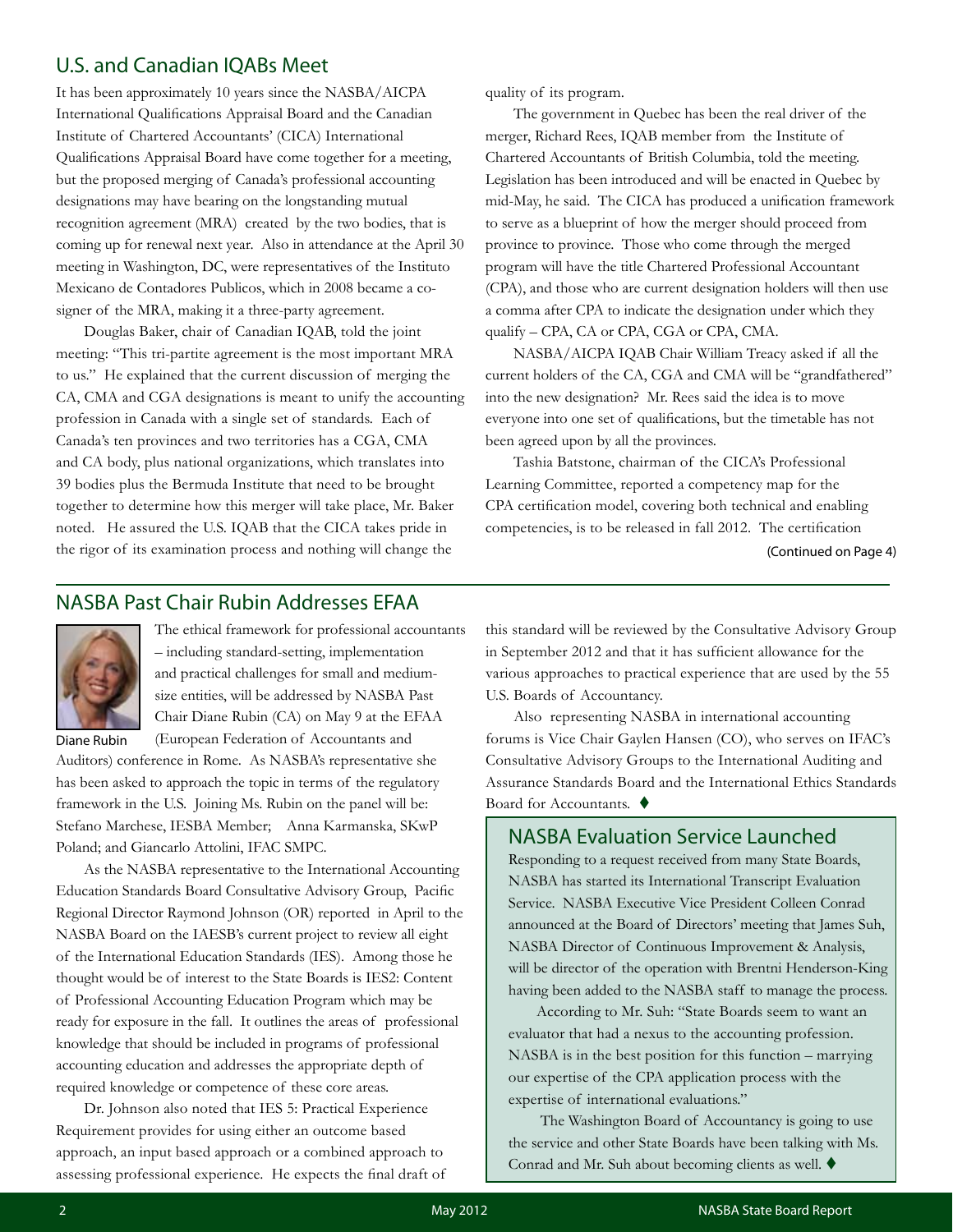# President's Memo

# **Mission Driven - Member Focused**

Recently, Chair Mark Harris was in Nashville attending meetings at NASBA which included planning for the upcoming Regional Meetings in Philadelphia and Anchorage. Following one of those meetings, Mark came into my office and in his excited Louisiana dialect said, "Ken, wait until you hear this…..I love it." It seems that during his conversation about a theme for the conferences with staff, one of our most creative young people, Ryan Hirsh, had suggested the phrase "Mission Driven - Member Focused." Like Mark, I immediately recognized its merit, as it succinctly and clearly transitioned from this year's "Back to Our Roots" initiative. The new "Mission Driven - Member Focused" concept is already being implemented in several ways, even before the June meetings.

At the Executive Directors' Conference, our Communications Department announced a new program to provide a customized pre-formatted high quality Board newsletter for any interested state as a service of NASBA. In early April the first such newsletter for the Kentucky Board of Accountancy was published and distributed. Other states are currently in discussion or have their newsletters in development.



Ken L. Bishop

In late May, four State Board members, four members of the NASBA Board of Directors, two State Board executive directors and four NASBA staff members will meet in Dallas to begin a new strategic planning process for NASBA involving all of our key stakeholder groups. This transition, from a staff-focused process, will insure that new perspectives, priorities and positions will be considered, implemented and ultimately measured.

On June 1, John Johnson will join the NASBA staff in Nashville as Director of Legislative Affairs. This newly created position will provide an enhanced and professional legislative support capability that NASBA can provide to State Boards of Accountancy. Chair Mark Harris has named a new Legislative Affairs Committee, headed by NASBA Director-at-Large Donald Burkett (SC), which will provide guidance and resource management for the new staff position. NASBA has seen a large increase in the number of requests from State Boards for legislative support. Already this year NASBA has provided legislative support to Arkansas, Georgia, Maine, New Hampshire, Tennessee and Wyoming. John is a former executive director of the Florida State Board of Accountancy, and for the past six years has served as the Director of Legislative Affairs for the Florida Institute of CPAs. He has a long legislative affairs history which makes him uniquely qualified to provide a high level of services and support to our State Boards.

For some time, because of several State Boards' concerns about quality and consistency, NASBA has been asked to consider providing international transcript evaluations. With the recent hiring of an expert foreign transcript evaluator, Brentni Henderson-King, the purchase of an international reference library and the formation of a seasoned team of evaluators with foreign language experience, NASBA will soon be launching this exciting new service in support of our State Boards. At the Washington State Board's recent meeting, it became the first state to sign on to the new service. I hope that all states will look at participating and allowing NASBA to be one of their accepted evaluators. NASBA's International Transcript Evaluation service intends to provide the highest level of quality and assurance, as is mandated by our State Boards of Accountancy.

The above mentioned NASBA services are just the beginning of our effort to demonstrate and provide direct support to State Boards. I am certain that following the strategic planning session, and as our Vice President of State Board Relations, Dan Dustin, continues to visit State Boards, we will have a clearer understanding of the needs and expectations of our member boards. We will do our best to meet those needs as your "Mission Driven - Member Focused" association.

*Semper ad meliora. (Always toward better things.)*

Jon L. Bohop

― Ken L. Bishop President and CEO